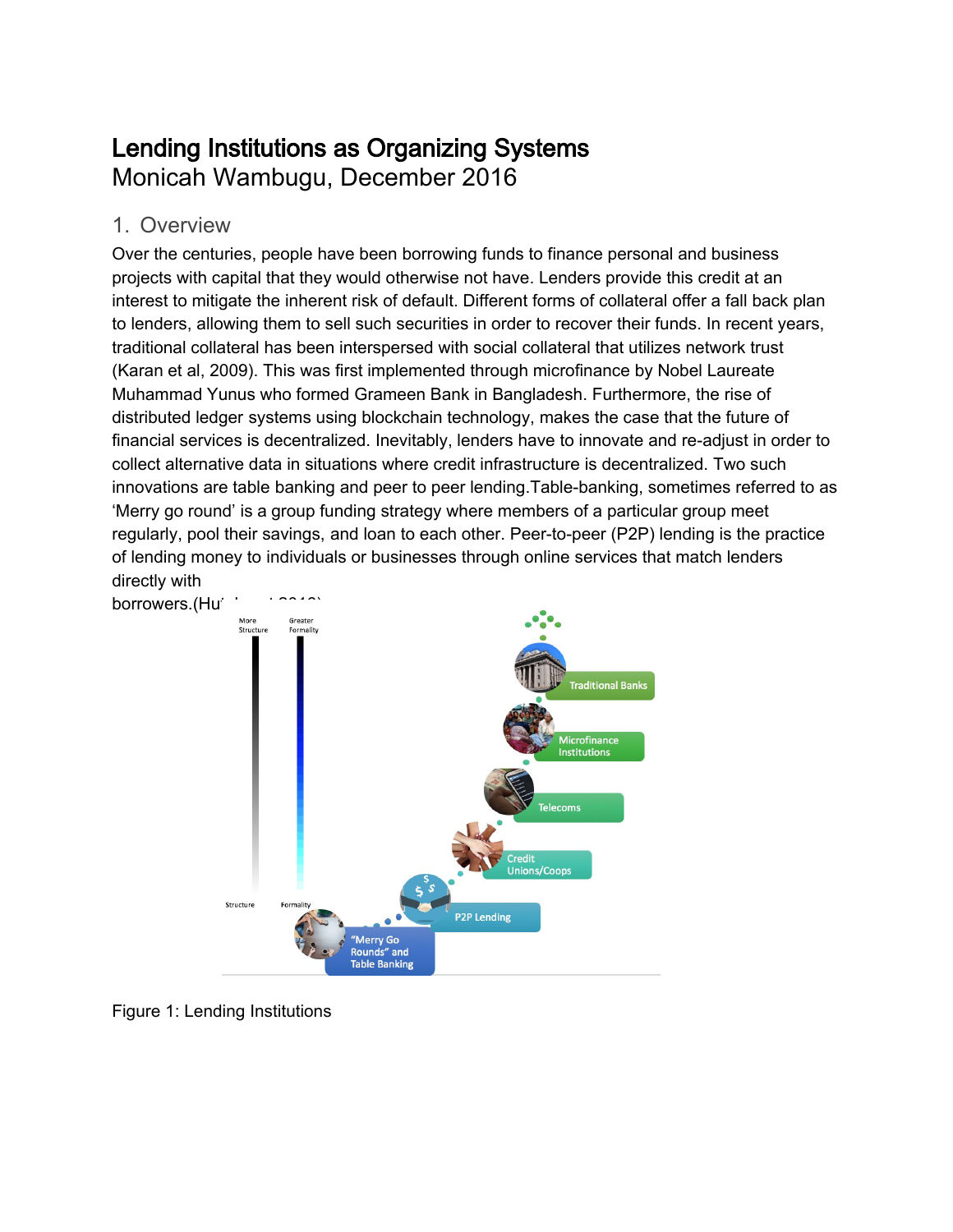# 2. What Is Being Organized?

The resource being organized by lending institutions is the **people** who are essentially the clients, customers or beneficiaries of the lending institutions. Although this is the same for all lending systems, there is variation in terms of the resource descriptions among lending institutions. Lending institutions that are more informal are content with describing people with demographic information of age,gender etc. More formal and structured lending institutions describe people by capturing behavioral, psychometric and social descriptors. Behavioral data can be how often one saves or whether they pay their bills on time; psychometric data captures the attitudes of an individual and their willingness to pay; and social data looks at how networked a person is e.g. by looking at LinkedIn/social media connections, call data records etc.

# 3. Why Is It Being Organized?

The interactions in these organizing systems are designed to optimize the objectives of the lending institutions. These objectives can be purely profit-driven, purely social or both profit and socially driven goals. Institutions that have purely profit driven objectives have two slightly overlapping interactions, calculation of a measure of trustworthiness (e.g. a credit score) and matching of users to products. At any particular time, a lending institution needs to evaluate which of its clients qualify for what products e.g who qualifies for a mortgage or a personal loan, at what interest rate, at what repayment period and at what risk to the institution. Some lenders have both profit and non-profit goals e.g. Islamic banks or sharia compliant lenders have religious objectives that transcend their commercial objectives. Instead of charging interest on their clients they focus on ethical investments as a way of making money. On the other hand, institutions that have full social objectives have an added need to evaluate their impact on users, or essentially validate their theory of change. This interaction necessitates the collection of psychosocial data that might not be necessarily financial.

## 4. How Much Is It Being Organized?

The level of 'formality' and the objectives of a lending institution determine the nature and extent of resource descriptions. More formal institutions, who are keen on lending to diverse groups of people, collect a wider range of information and at greater levels of precision. On the other hand, less formal institutions such as those in table banking were founded on some pre-existing level of trust e.g. through referral. As such, the level of precision and scope of collected descriptions is low. Additionally, less formal institutions might not have the means or infrastructure to collect additional metrics or descriptors.

## 5. When Is It Being Organized?

Resources in organizing systems are organized continuously, where new information e.g. on user behavior is continually added as soon as it is available. Formal lending institutions have an easier time updating information on resources especially when there exists central credit rating agencies. Human beings are bayesian reasoners so the same applies in informal setting such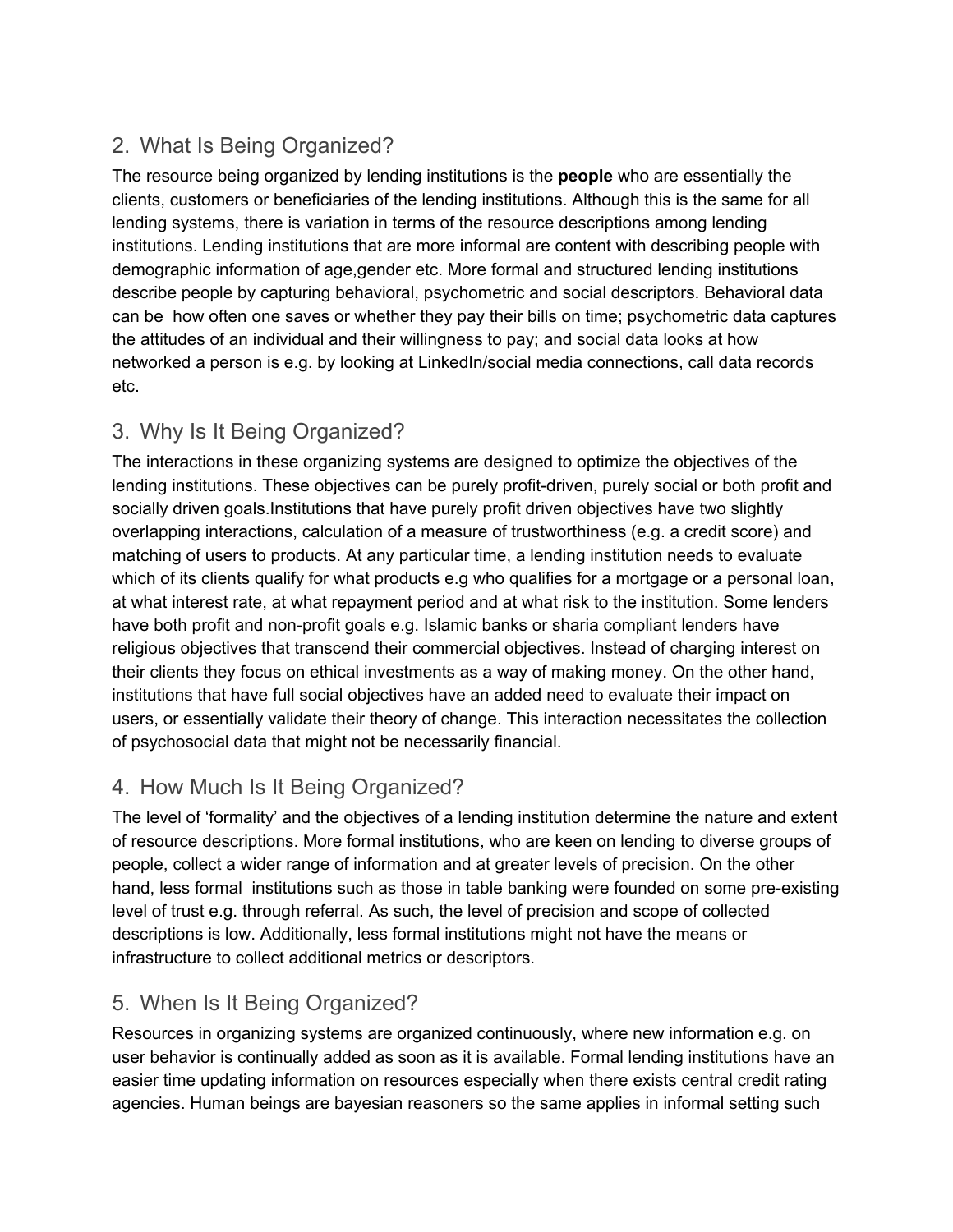as 'merry go rounds' or table banking. Members of the social group continuously update their opinion on the trustworthiness or reliability of a user as more information becomes available. Additionally, since the objective of most profit-making lending institutions is to link customers to products, organization can happen 'on the way out', even as the need to match clients to products becomes apparent.

# 6. Who (or What) is Organizing It?

Most formal lending institutions have digital process where information is captured using management information systems. This allows for the organization to be done using computational processes. In informal settings e.g. table banking, , the credit bureau rating agency is essentially a person's network and their perception of an individual. Consequently, there could be subjectivity within such social constructs, as well as human cognitive biases.

# 7. Where is it Organized?

Since most resource descriptions in formal lending institutions are in a digital format, organization of resources happens on the cloud or other technological systems. In informal settings, only partial user information might be captured and most decisions are based on social perceptions of a user. This limits the capabilities of interactions in informal settings to compare, use or scale.

## References/Citations

- 1. <https://www.eflglobal.com/alternative-credit-scoring-emerging-markets/>
- 2. <http://www.bbc.com/news/business-37224847>
- 3. Karan, 2009 Retrieved November 27, 2016 from [http://karlan.yale.edu/sites/default/files/the\\_quarterly\\_journal\\_of\\_economics-2009-karlan-](http://karlan.yale.edu/sites/default/files/the_quarterly_journal_of_economics-2009-karlan-1307-61.pdf)[1307-61.pdf](http://karlan.yale.edu/sites/default/files/the_quarterly_journal_of_economics-2009-karlan-1307-61.pdf)
- 4. Muhammad Yunus Biographical. (n.d.). Retrieved November 27, 2016, from https://www.nobelprize.org/nobel\_prizes/peace/laureates/2006/yunus-bio.html
- 5. Hutabarat, Samudra 2016 Retrieved November 27, 2016 from [http://www.thejakartapost.com/academia/2016/06/13/regulating-peer-to-peer-lending-bus](http://www.thejakartapost.com/academia/2016/06/13/regulating-peer-to-peer-lending-businesses.html) [inesses.html](http://www.thejakartapost.com/academia/2016/06/13/regulating-peer-to-peer-lending-businesses.html)
- 6. ActionAid. (n.d.) Table Banking: ActionAid's Initiatives Brings Women to the Banking Hall | Retrieved November 27, 2016, from http://www.peuples-solidaires.org/en/kenya/table-banking-actionaids-initiatives-brings-wo men-banking-hall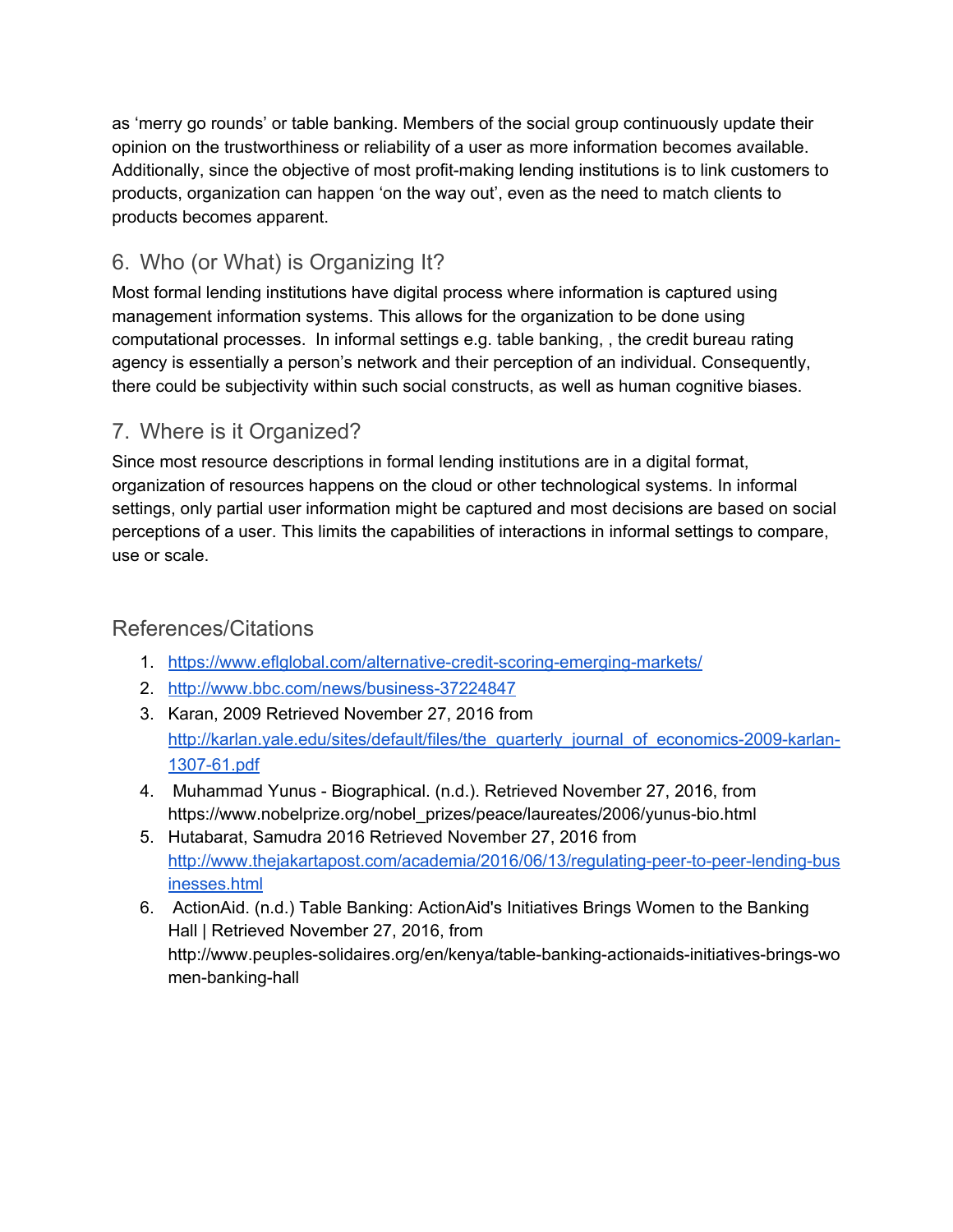# **Artifacts**

#### **Trends**

1. Scope of Resource Descriptions

The scope of user information being organized to enable lenders to calculate the measure of trustworthiness is continuously expanding. The video artifact submitted separately describes the Social Credit System in China which is the largest known system that uses information such as traffic violation and number of visits to see parents, as a measure of trustworthiness. The video is obtained from Wall Street Journal [website](http://www.wsj.com/articles/chinas-new-tool-for-social-control-a-credit-rating-for-everything-1480351590) here. The system is also covered by BBC News [here.](http://www.bbc.com/news/world-asia-china-34592186)

#### 2. Alternative Financial Methods

Traditional financial services are gradually being enhanced and sometimes overtaken by innovative alternative financial services as shown by the comparison of card and alternative payment methods across the world in 2014 and as projected in 2019.



Source: [Global Payments Report](http://offers.worldpayglobal.com/rs/850-JOA-856/images/GlobalPaymentsReportNov2015.pdf) Nov. 2015

## Understanding Lending institutions

Beyond evaluating how lenders organize information about people, lenders themselves can be categorized based on their distinguishing attributes namely their objectives, their level of formality and whether they have open or closed eligibility.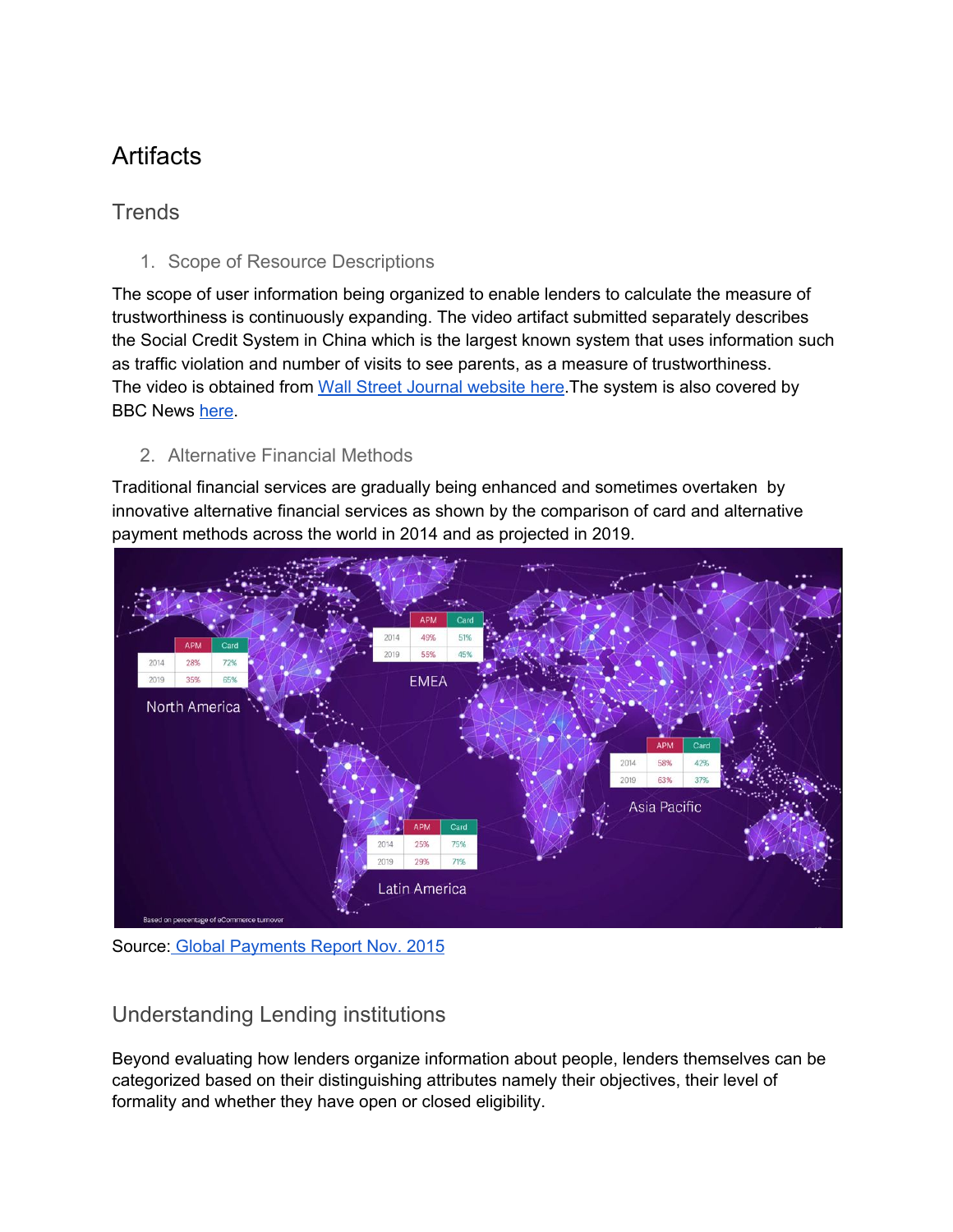

A lender's objectives are determined by who the shareholders are. Lenders who have social objectives sometimes have shareholders that are different from their clients, making it necessary for them to balance profit and social goals.

Traditionally lenders are more formal and more structured.